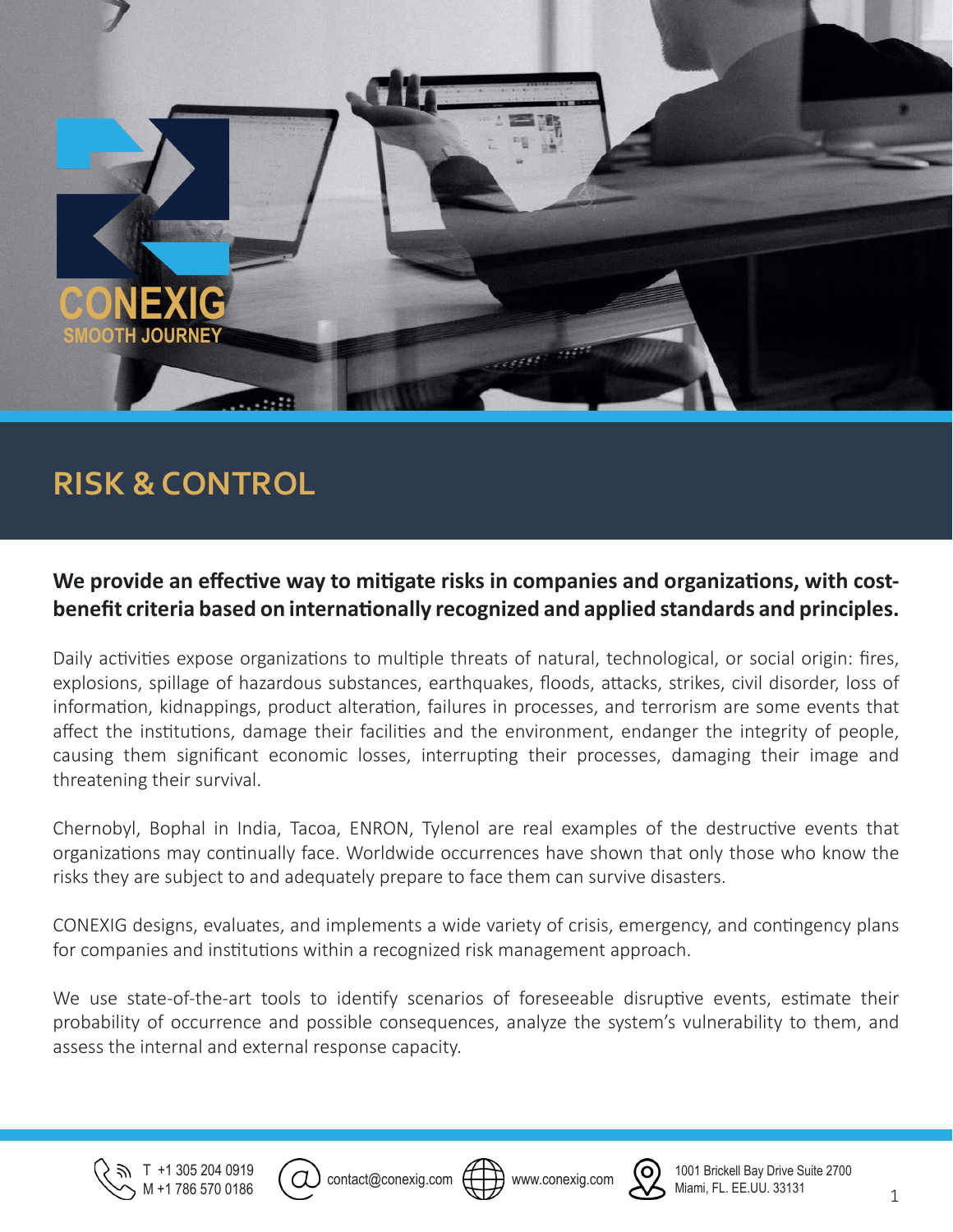**RISK CONTROL**

- **• Comprehensive BCM Continuity Management Systems**
- **• Crisis Management Plans**
- **• BCP Business Continuity Plans**
- **• Comprehensive Emergency Plan**
- **• Contingency Plan (Recovery) in Processes**
- **• Medical Care Emergency Plan**
- **• Hazardous Materials Emergencies Response**
- **• Design, Implementation, and Audit of Buildings Evacuation Plans**
- **• Systems for Coordinated Incident Management**
- **• ETA Incidents Response Plan (Foodborne Diseases)**
- **• IT Contingency Plans**
- **• Fire Brigades Organization**
- **• Tactical Guides and Standard Operating Procedures**
- **• Vulnerability Analysis**
- **• Design, execution, and evaluation of simulations**
- **• Audits for Continuity Systems and/or its components**

Based on these assessments, we design strategies and implement organizational and operating models to successfully respond to disruptive events, minimizing their negative impact and guaranteeing the system's survival, increasing both the "resistance" and the "Resilience" of the organizations. We have applied this methodology to a wide variety of companies, corporations, and institutions.

We apply internationally recognized models and standards developed by leading organizations in planning and responding to disruptive events. All steps within a defined and coherent conceptual framework, seeking precise and measurable objectives. We apply the most advanced international standards and good practice codes (ISO 31000, 31004,31010, 14000, 22000, 27000, 28000, 22301, etc.; NFPA 1600, PAS 200).



Here are some typical applicable emergency planning programs available applied according to our clients' requirements:

## **ALTERNATIVES FOR PLANNING**

- 
- 
-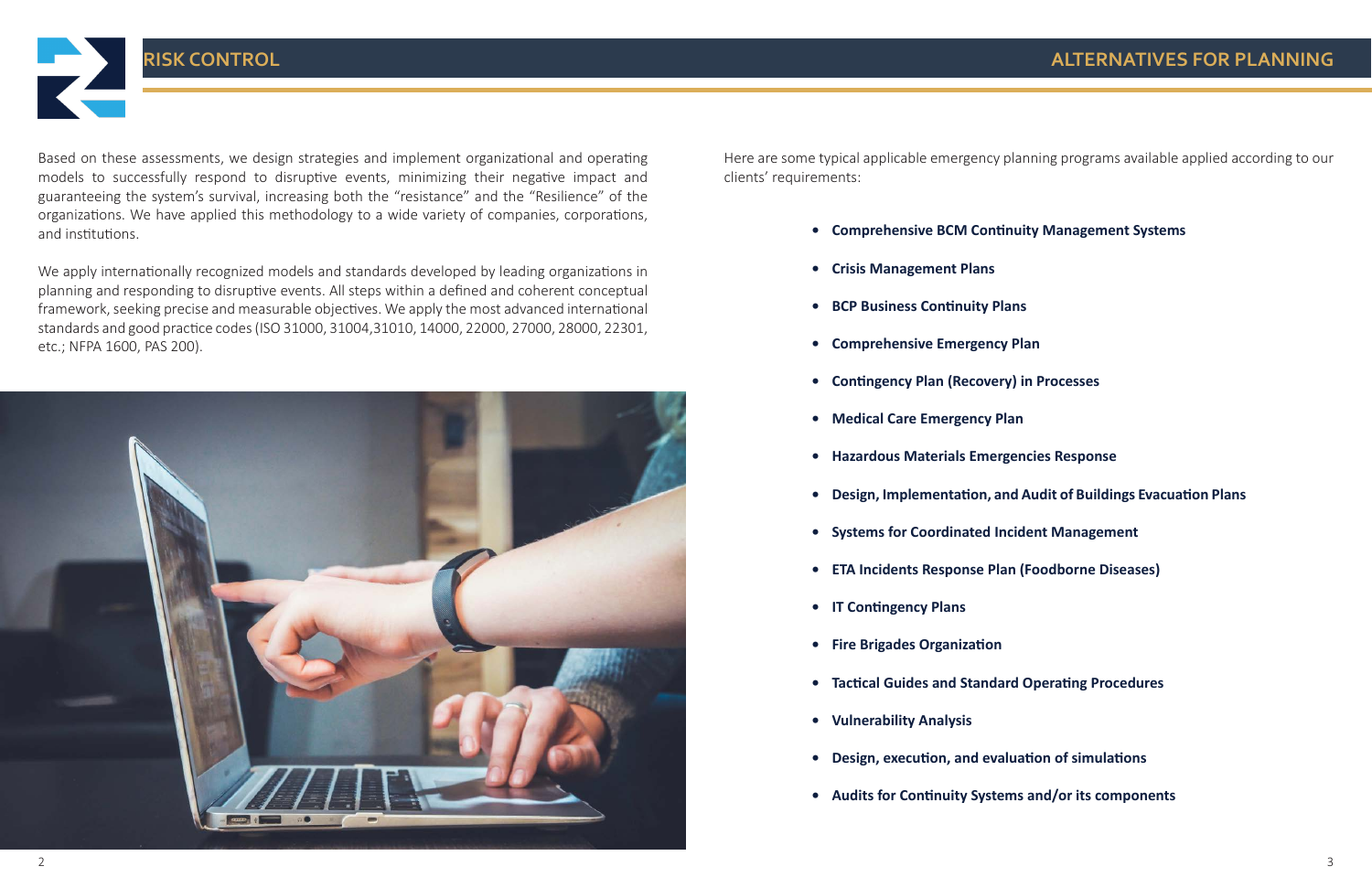





- **• Risk and Impact Analysis**
- **• Design and structuring of Strategic Risk Management programs**
- **• Design and implementation of Plans for Comprehensive Business Continuity Management BCM**
- **• Design and implementation of Emergency Plans**
- **• Design and commissioning of Evacuation Plans**
- **• Evaluation of Potential Losses.**
- **• Design, organization, and evaluation of Fire Brigades.**
- **• Security Audits**
- **• Planning and Auditing of Crisis and Emergency Drills**
- **• Design of Master Plans for Fire Safety**
- **• Design of Master Plans for Social Risk Management**
- **• Fire and Casualty Investigation**
- **• Risk Assessment for BASC and ISPS**

- **• Design of Water-based Fire Protection Systems**
- **• Design of Fire Protection Systems with Foam**
- **• Design of Fire Protection Systems with CO2 and Clean Agents**
- **• Design of Detection, Alarm, and Communication Systems**
- **• Design of Pressurization Systems**
- **• Inspection and Risk Assessment.**
- **• Computer simulation of fires, explosions, product spills**
- **• Review, testing, and evaluation of fire protection systems**
- **• Retrofitting against fires of buildings already built**
- **• Evaluation of buildings for compliance with Human Safety Codes: UBC and NFPA**
- **• Specialized audit for the Assembly of Protection Systems**
- **• Protection Systems Commission**

### **RISK MANAGEMENT & CONTINUITY.**

Consulting services in risk management & business continuity:





**RISK MANAGEMENT & CONTINUITY.**

Providing specialized services: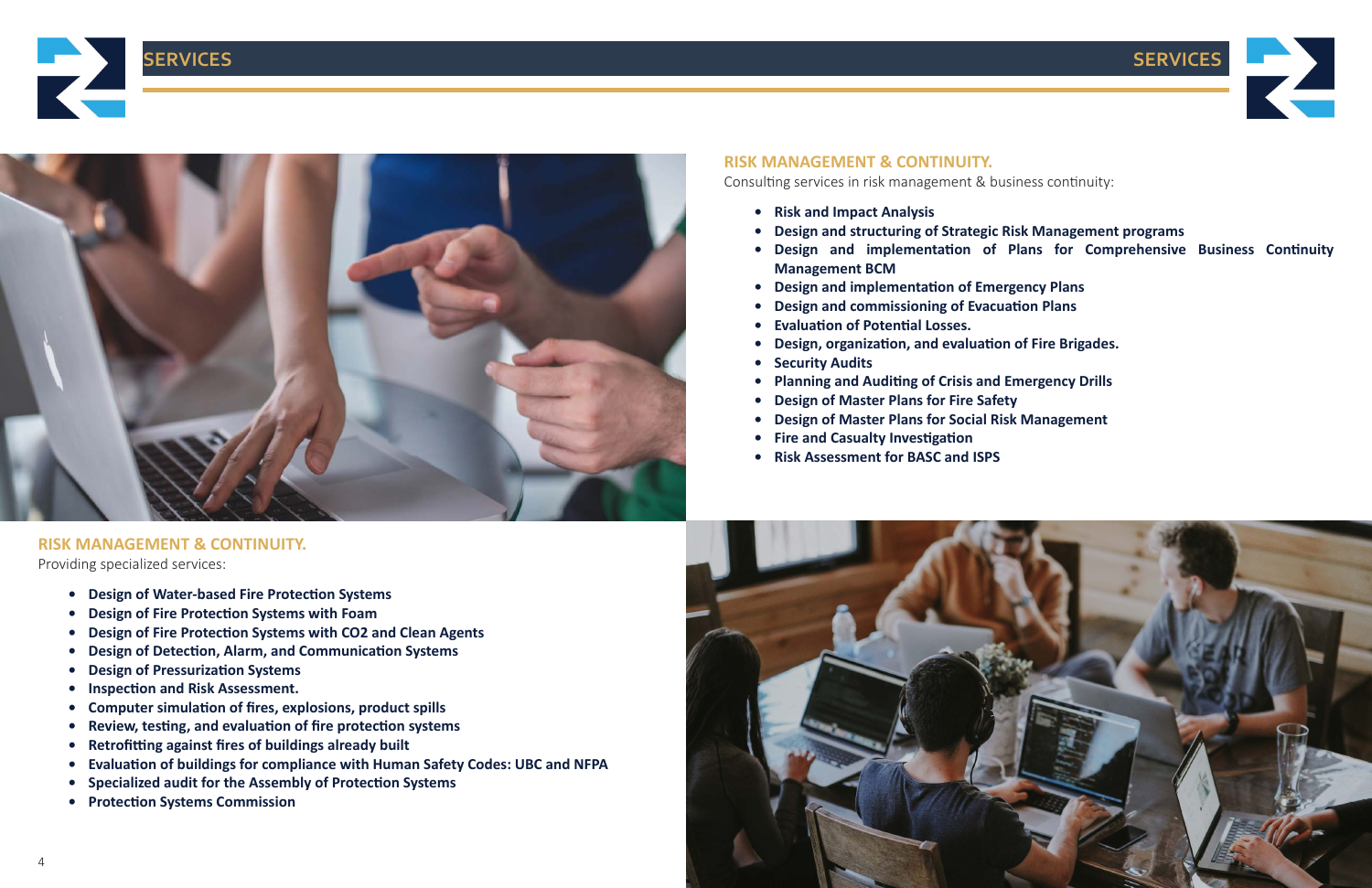- **• "Risk Management."**
- **• "Crisis Management."**
- **• "BCP Continuity Plans."**
- **• Facility Evacuation.**
- **• Emergency Vehicle Operators.**
- **• Chlorine Emergency Control Brigades Development.**
- **• Facility Evacuation Training.**
- **• Training for Emergency Vehicle Operators.**
- **• Fire Brigade and Fire Departments Instructors.**
- **• Emergency Operations Command.**
- **• Fire Brigades Development.**
- **• Spill Brigade Development.**
- **• Design of Protection Systems.**
- **• Development and production of simulators for emergency.**
- **• Design and Production of Safety Training Manuals.**
- **• Design and development of safety training programs.**







Design and development of training programs in risk control and emergency response, both open